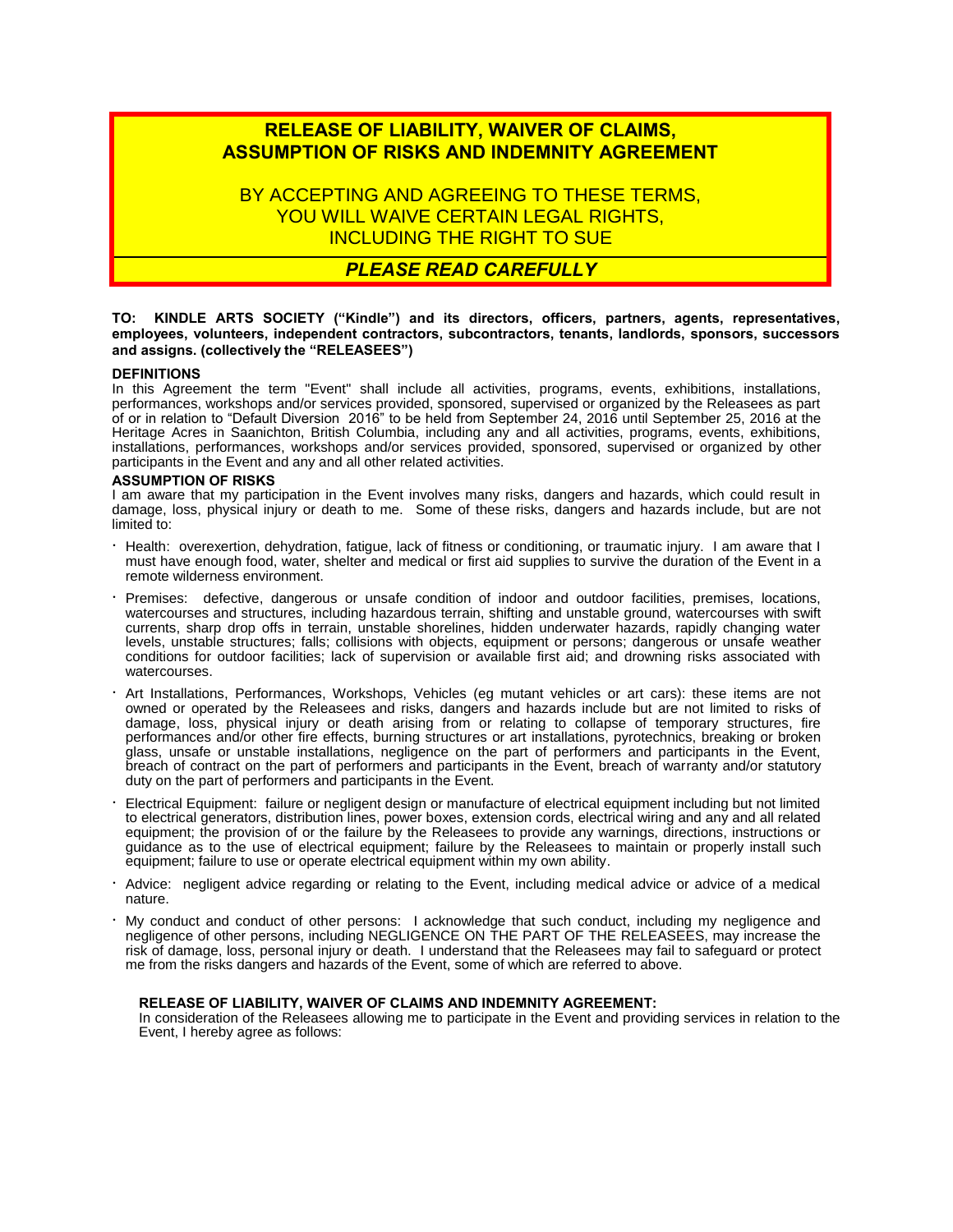**10 WAIVE ANY AND ALL CLAIMS** that I have or may in the future have against THE RELEASEES AND **TO RELEASE THE RELEASEES** from any and all liability for any loss, damage, expense or injury including death that I may suffer or that my next-of-kin may suffer as a result of my participation in the Event DUE TO ANY CAUSE WHATSOEVER, including but not limited to:

- **·**negligence on the part of the Releasees;
- **·**breach of contract by the Releasees;
- **·**breach of warranty on the part of the Releasees in respect of the design, manufacture, selection, installation, maintenance, supervision or adjustment of equipment, installations, performances, workshops and/or structures and any components thereof or activities related thereto;
- **·**breach of any statutory or other duty of care including any duty of care owed under the O*ccupiers Liability Act*, R.S.B.C. 1996, c. 303, on the part of the Releasees; and
- ·the failure on the part of the Releasees to safeguard or protect me from the risks, dangers and hazards of the Event, some of which are referred to in the Assumption of Risks section of this Agreement.
	- 1.TO HOLD HARMLESS AND INDEMNIFY THE RELEASEES from any and all liability for any damage, loss, expense or injury to any third party resulting from my participation in the Event.
	- 2.Despite the risks, dangers and hazards of the programs, and fully understanding such risks, dangers and hazards, I wish to participate in the Event, and I FREELY ACCEPT AND FULLY ASSUME all such risks, dangers and hazards and the possibility of personal injury, death, property damage and loss resulting therefrom.
	- 3. This Agreement shall be effective and binding upon my heirs, next-of-kin, executors, administrators, assigns and representatives, in the event of my death or incapacity.

## **SAFETY:**

I will conduct myself in a safe and proper manner at all times. I will abide by any rules or regulations and will follow any guidelines, safety precautions or instructions that the Releasees may give orally or in writing.

In entering into this Agreement, presenting a ticket for entry into the Event and/or participating in the Event, I am not relying on any oral, visual or written representations or statements made by the Releasees with respect to the safety of the Event or any aspect of the Event other than what is set forth in this Agreement.

#### **MEDICAL TREATMENT:**

If I am unable to consent at the time due to injury or illness, I hereby consent to the administration of first aid and other emergency medical treatment for such injury or illness that occurs during my participation in the Event, and RELEASE AND FOREVER DISCHARGE the Releasees and any persons acting on their behalf from any claim whatsoever that may arise on account of any such first aid treatment or other medical services.

I understand and acknowledge that giving such authority does not create any obligation on the part of the Releasees or any persons acting on their behalf to make any decisions, contact any persons, provide first aid treatment or other medical services or otherwise perform any actions on my behalf.

## **INSURANCE:**

I am aware that the Releasees do not provide me with any disability, accident, liability or medical insurance or compensation, should I become injured or cause personal injury, death or property damage to any third party while participating in the Event. I am aware of my obligation to obtain my own health and disability insurance in relation to my participation in the Event.

## **DISPOSAL OF TICKETS TO THIRD PARTIES:**

If I sell, provide or otherwise dispose of a ticket for entry to the Event to a third party, whether for valuable consideration or not, I UNDERSTAND AND AGREE that in selling, providing or otherwise disposing of the ticket to a third party, I am acting as an agent for that third party in accepting the terms of this Agreement on behalf of that third party, including the exclusion of liability and assumption of risks set out above. I AGREE TO HOLD HARMLESS AND INDEMNIFY THE RELEASEES from any and all liability for any damage, loss, expense or injury to any third party to whom I sell or provide a ticket for entry to the Event resulting from that third party's participation in the Event.

If I have purchased, received or accepted a ticket for entry to the Event from a person or persons other than the Releasees, I UNDERSTAND AND AGREE THAT in consideration of the Releasees allowing me to participate in the Event and providing services in relation to the Event:

1. I am bound by the terms of this Agreement in the same manner as if I had purchased a ticket for entry to the Event from the Releasees directly, including the exclusion of liability and assumption of risks set out above.